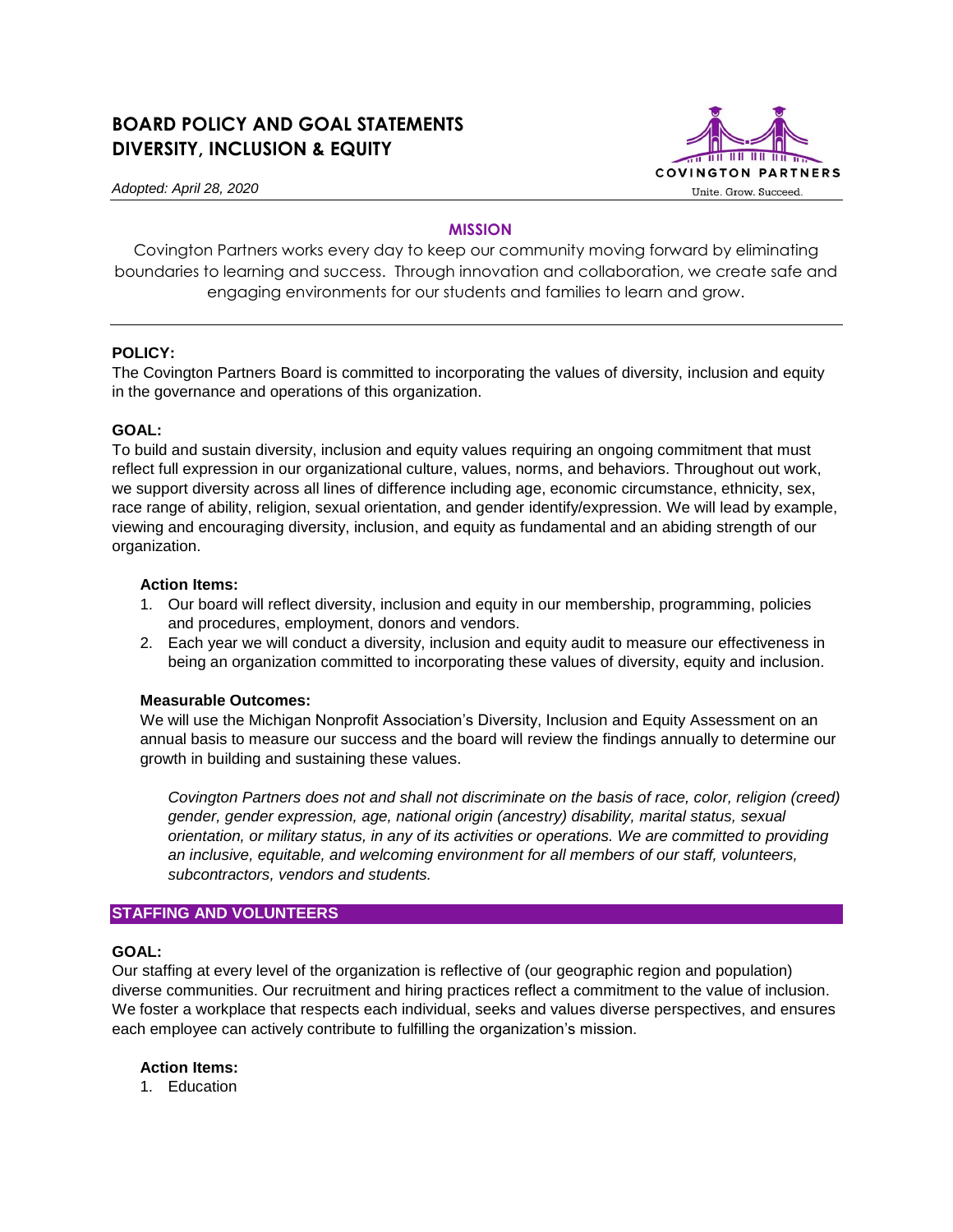- 2. Our policy should be included in our hiring, onboarding, and orientation processes for new employees, volunteers, board members and committee members.
- 3. The policy should be added to our organization's strategic plan.
- 4. Implementing a zero-tolerance policy for bullying and harassment.
- 5. Specific training and conversation with employees and volunteers about what diversity, inclusion, and equity mean.
- 6. Do monthly, quarterly, or annual check-ins with employees to see how they perceive your efforts are faring.
- 7. Create a diversity committee and make sure they are keeping a pulse on what is happening.

#### **Measurable Outcomes:**

- Covington Schools / Cincinnati Public Schools
- Survey
- Number of diverse applicants, interview and hired

# **PROGRAMMING**

# **Goal:**

Covington Partners will allow access to programming to all students of Covington Independent Public Schools, within the parameters of funding and program guidelines. Student participation in all programs of Covington Partners will reflect the total population that is served by Covington Independent Public Schools. Covington Partners staff will analyze data with an equity lens to expose gaps and disparities between groups of students. Strategies will be tested and implemented on a regular basis to eliminate those gaps and disparities.

# **Action Items:**

- 1. Covington Partners will collect program data on a consistent and regular basis from multiple sources: diagnostic, formative, summative and perceptual.
- 2. Covington Partners will disaggregate data for analysis.
- 3. Covington Partners will use a root-cause analysis and quality improvement processes to eliminate gaps and disparities.
- 4. Covington Partners will train staff to use an "equity lens" when analyzing data and developing strategies to implement.
- 5. Covington Partners will conduct annual data walks of each program area to assess opportunities for growth.

#### **Measurable Outcomes:**

- Covington Partners will collect baseline data in each program area by June 30, 2020.
- Covington Partners will complete annual data walks by August 1 of each year.
- All Covington Partners staff will be trained on implicit bias and data disaggregation analysis within one year of being hired. Current staff will be trained by June 30, 2021.

# **SUPPLY CHAIN AND VENDOR PARTNERSHIPS**

#### **Goal:**

Effective supplier diversity initiatives are a true win-win for Covington Partners and our local small and business. In order to positively impact the local business community, it is important to embrace Supplier Diversity and commit to creating a culture that embraces the idea of a diverse supply chain. The goal of this Supplier Diversity Policy is to create a significant multiplier effect by creating incremental contracting opportunities for local diverse businesses.